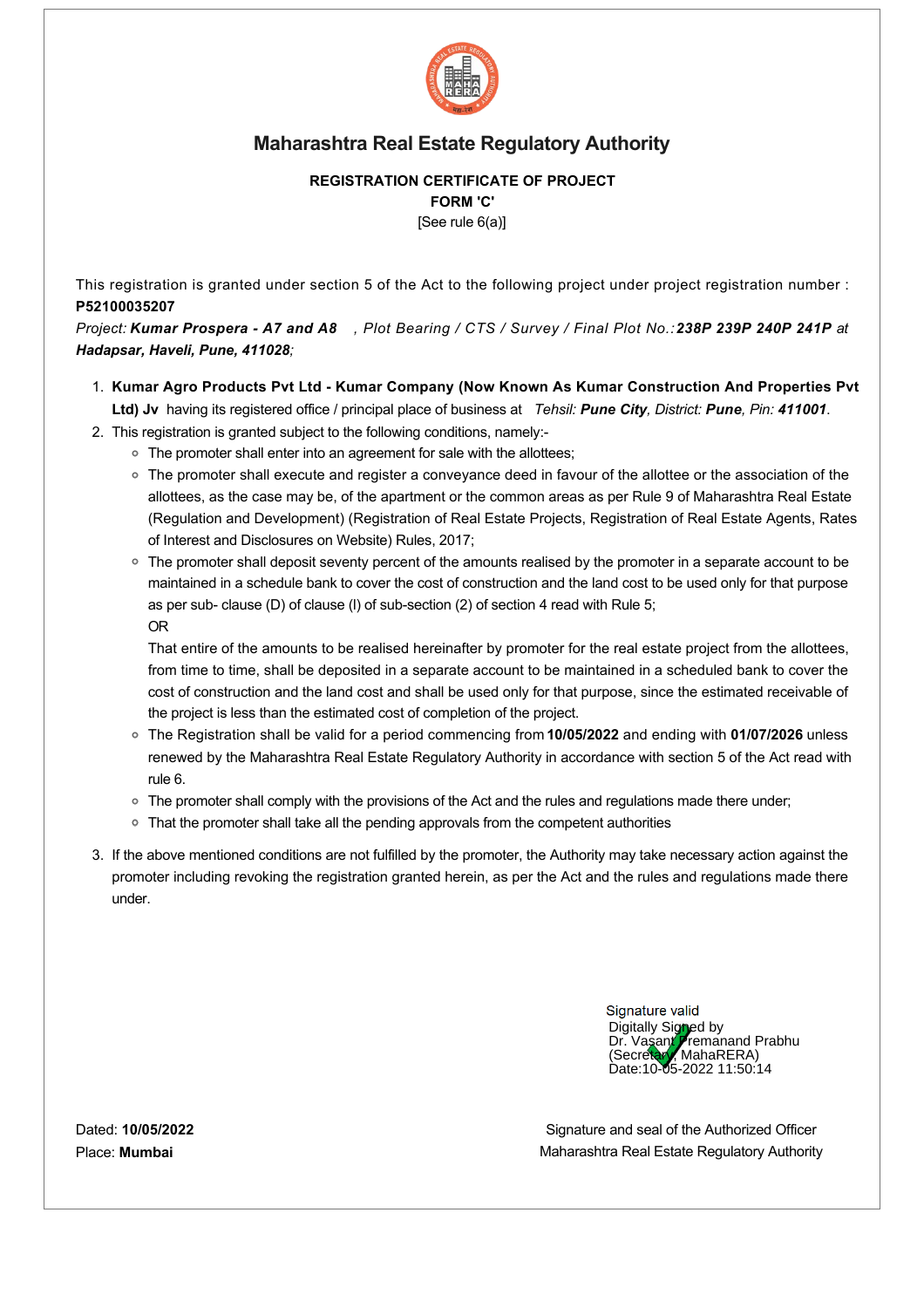

# **REGISTRATION CERTIFICATE OF PROJECT**

**FORM 'C'**

[See rule 6(a)]

This registration is granted under section 5 of the Act to the following project under project registration number : **P52100029906**

*Project: Kumar Prospera A6 , Plot Bearing / CTS / Survey / Final Plot No.: 238P 239P 240P 241P at Hadapsar, Haveli, Pune, 411028;*

- 1. **Kumar Agro Products Pvt Ltd Kumar Company (Now Known As Kumar Construction And Properties Pvt Ltd) Jv** having its registered office / principal place of business at *Tehsil: Pune City, District: Pune, Pin: 411001*.
- 2. This registration is granted subject to the following conditions, namely:
	- The promoter shall enter into an agreement for sale with the allottees;
	- The promoter shall execute and register a conveyance deed in favour of the allottee or the association of the allottees, as the case may be, of the apartment or the common areas as per Rule 9 of Maharashtra Real Estate (Regulation and Development) (Registration of Real Estate Projects, Registration of Real Estate Agents, Rates of Interest and Disclosures on Website) Rules, 2017;
	- The promoter shall deposit seventy percent of the amounts realised by the promoter in a separate account to be maintained in a schedule bank to cover the cost of construction and the land cost to be used only for that purpose as per sub- clause (D) of clause (I) of sub-section (2) of section 4 read with Rule 5; OR

That entire of the amounts to be realised hereinafter by promoter for the real estate project from the allottees, from time to time, shall be deposited in a separate account to be maintained in a scheduled bank to cover the cost of construction and the land cost and shall be used only for that purpose, since the estimated receivable of the project is less than the estimated cost of completion of the project.

- The Registration shall be valid for a period commencing from **15/07/2021** and ending with **30/06/2025** unless renewed by the Maharashtra Real Estate Regulatory Authority in accordance with section 5 of the Act read with rule 6.
- The promoter shall comply with the provisions of the Act and the rules and regulations made there under;
- **That the promoter shall take all the pending approvals from the competent authorities**
- 3. If the above mentioned conditions are not fulfilled by the promoter, the Authority may take necessary action against the promoter including revoking the registration granted herein, as per the Act and the rules and regulations made there under.

Signature valid Digitally Signed by Dr. Vasant **Premanand Prabhu** (Secretary, MahaRERA) Date:15-07-2021 10:41:07

Signature and seal of the Authorized Officer Maharashtra Real Estate Regulatory Authority

Dated: **15/07/2021** Place: **Mumbai**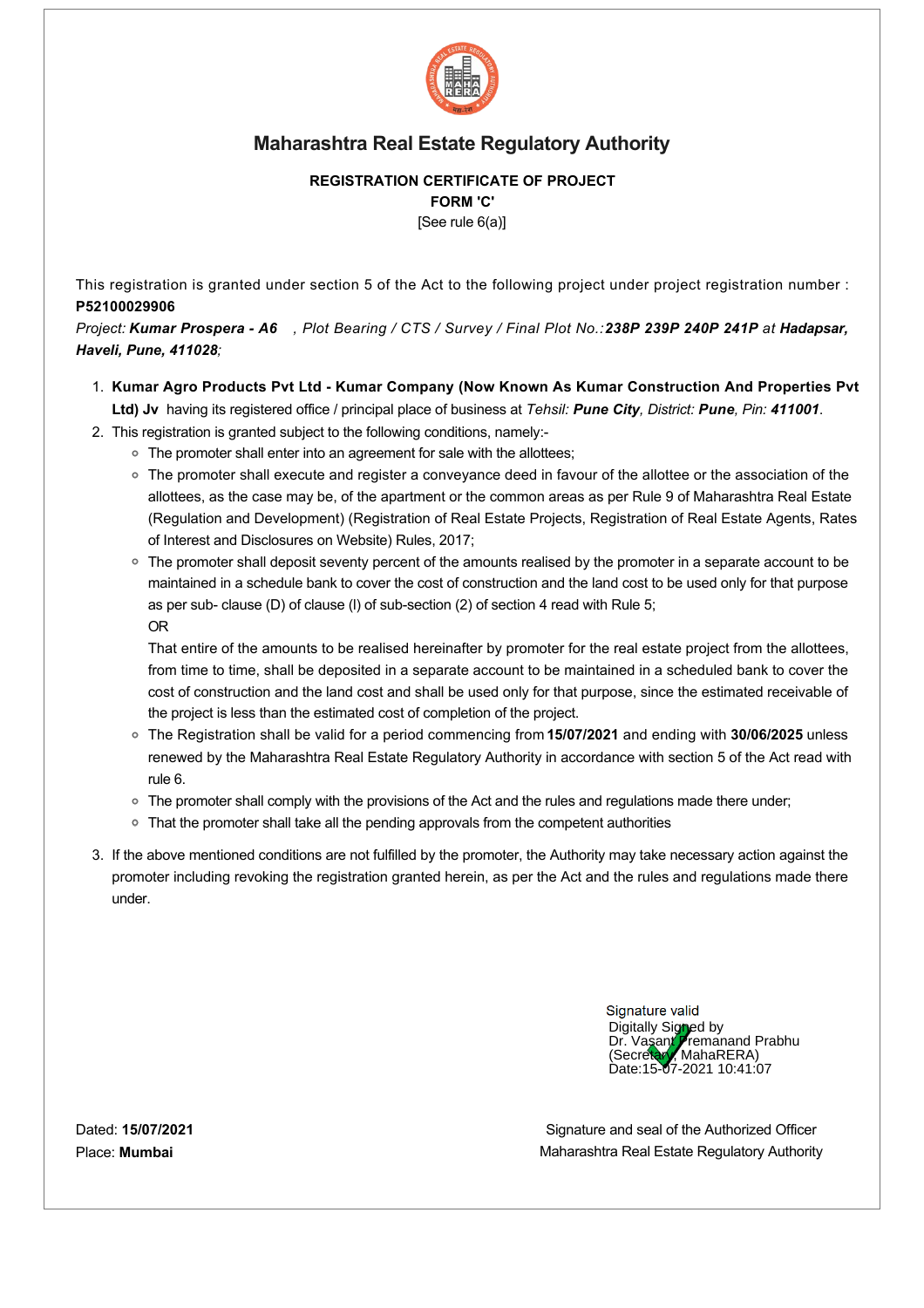

### **REGISTRATION CERTIFICATE OF PROJECT FORM 'C'**

[See rule 6(a)]

This registration is granted under section 5 of the Act to the following project under project registration number : **P52100022619**

*Project: Kumar Prospera A3, A4 and A5 , Plot Bearing / CTS / Survey / Final Plot No.: 238P 239P 240P 241P at Hadapsar, Haveli, Pune, 411028;*

- 1. **Kumar Agro Products Pvt Ltd Kumar Company (Now Known As Kumar Construction And Properties Pvt Ltd) Jv** having its registered office / principal place of business at *Tehsil: Pune City, District: Pune, Pin: 411001*.
- 2. This registration is granted subject to the following conditions, namely:
	- The promoter shall enter into an agreement for sale with the allottees;
	- The promoter shall execute and register a conveyance deed in favour of the allottee or the association of the allottees, as the case may be, of the apartment or the common areas as per Rule 9 of Maharashtra Real Estate (Regulation and Development) (Registration of Real Estate Projects, Registration of Real Estate Agents, Rates of Interest and Disclosures on Website) Rules, 2017;
	- The promoter shall deposit seventy percent of the amounts realised by the promoter in a separate account to be maintained in a schedule bank to cover the cost of construction and the land cost to be used only for that purpose as per sub- clause (D) of clause (I) of sub-section (2) of section 4 read with Rule 5; OR

That entire of the amounts to be realised hereinafter by promoter for the real estate project from the allottees, from time to time, shall be deposited in a separate account to be maintained in a scheduled bank to cover the cost of construction and the land cost and shall be used only for that purpose, since the estimated receivable of the project is less than the estimated cost of completion of the project.

- The Registration shall be valid for a period commencing from **09/10/2019** and ending with **23/04/2024** unless renewed by the Maharashtra Real Estate Regulatory Authority in accordance with section 5 of the Act read with rule 6.
- The promoter shall comply with the provisions of the Act and the rules and regulations made there under;
- **That the promoter shall take all the pending approvals from the competent authorities**
- 3. If the above mentioned conditions are not fulfilled by the promoter, the Authority may take necessary action against the promoter including revoking the registration granted herein, as per the Act and the rules and regulations made there under.

Signature valid Digitally Signed by Dr. Vasant **Premanand Prabhu** (Secretary, MahaRERA) Date:08-09-2021 13:11:17

Signature and seal of the Authorized Officer Maharashtra Real Estate Regulatory Authority

Dated: **08/09/2021** Place: **Mumbai**